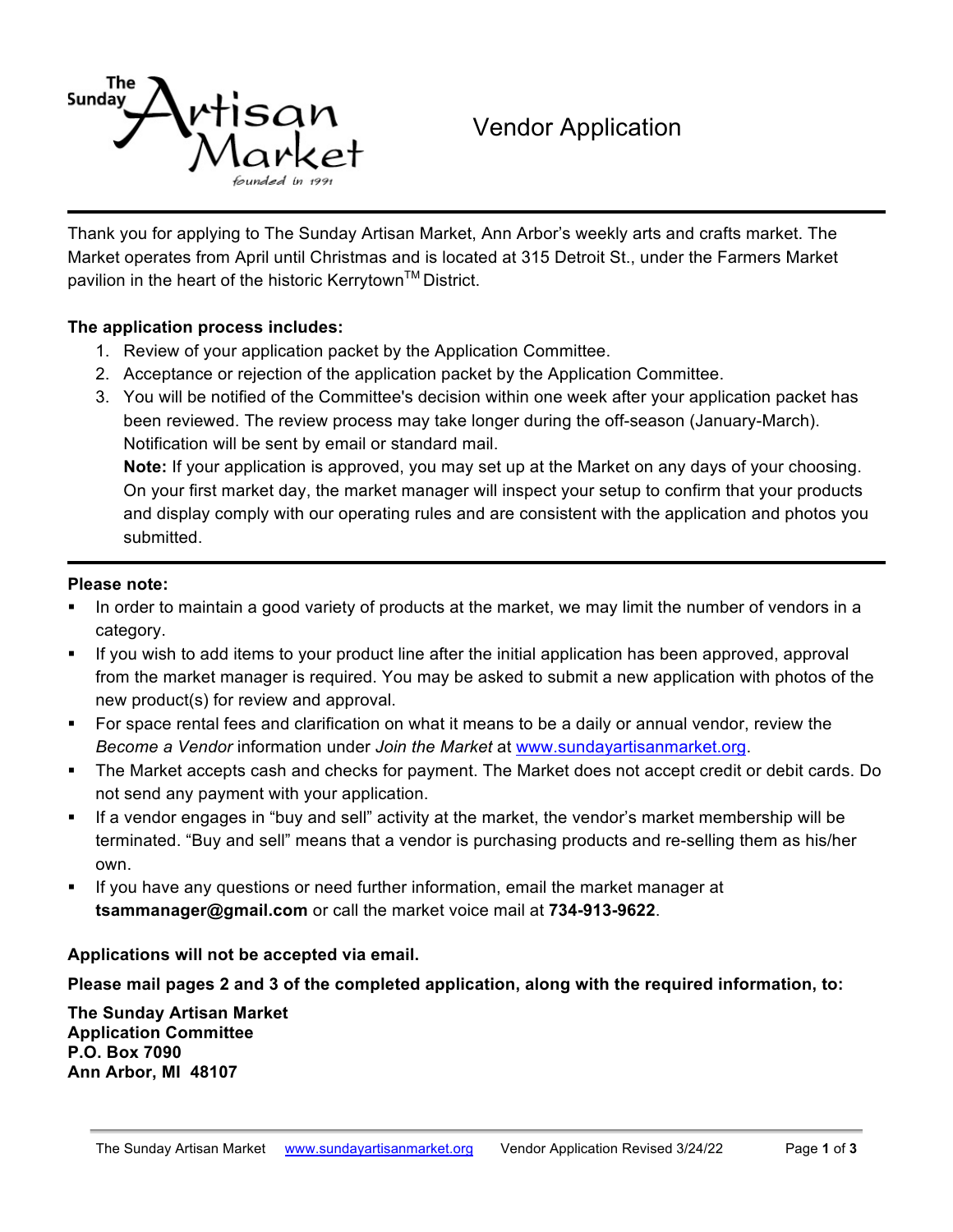# **Please print legibly when completing this form. You may wish to keep a copy of your completed application for your records.**

| <b>Applicant Name</b>                                                                                                                                               |                                                                                           |                     |                |                    |  |  |
|---------------------------------------------------------------------------------------------------------------------------------------------------------------------|-------------------------------------------------------------------------------------------|---------------------|----------------|--------------------|--|--|
| <b>Email Address</b>                                                                                                                                                | <b>Marshall Phone Number</b> Phone Number<br><u> 1990 - Jan Barnett, fransk politik (</u> |                     |                |                    |  |  |
| <b>Business Name</b>                                                                                                                                                |                                                                                           |                     |                |                    |  |  |
| <b>Mailing Address</b>                                                                                                                                              |                                                                                           |                     |                |                    |  |  |
| City/Township                                                                                                                                                       |                                                                                           |                     | State ZIP Code |                    |  |  |
| <b>Business Website</b>                                                                                                                                             |                                                                                           |                     |                |                    |  |  |
| <b>Etsy Store</b>                                                                                                                                                   |                                                                                           |                     |                |                    |  |  |
| Other Social Media Sites (Facebook, Twitter, Instagram, etc.)                                                                                                       |                                                                                           |                     |                |                    |  |  |
|                                                                                                                                                                     |                                                                                           |                     |                |                    |  |  |
| How did you hear about our market?                                                                                                                                  |                                                                                           |                     |                |                    |  |  |
| Online (specify website or social media site)                                                                                                                       |                                                                                           |                     |                |                    |  |  |
| Sunday Artisan Market Vendor (specify name)<br><u> 1989 - Johann Barbara, martin amerikan basal dan berasal dan berasal dalam basal dan berasal dan berasal dan</u> |                                                                                           |                     |                |                    |  |  |
| <u> 1980 - Jan Barbara Barat, margaret eta idazlea (h. 1980).</u><br>Other (please describe)                                                                        |                                                                                           |                     |                |                    |  |  |
|                                                                                                                                                                     |                                                                                           |                     |                |                    |  |  |
|                                                                                                                                                                     |                                                                                           |                     |                |                    |  |  |
| Please describe your products and how you create them:                                                                                                              |                                                                                           |                     |                |                    |  |  |
|                                                                                                                                                                     |                                                                                           |                     |                |                    |  |  |
|                                                                                                                                                                     |                                                                                           |                     |                |                    |  |  |
|                                                                                                                                                                     |                                                                                           |                     |                |                    |  |  |
|                                                                                                                                                                     |                                                                                           |                     |                |                    |  |  |
|                                                                                                                                                                     |                                                                                           |                     |                |                    |  |  |
| Select all categories in which you would like to sell items:                                                                                                        |                                                                                           |                     |                |                    |  |  |
| Books (authors)                                                                                                                                                     | Floral/Nature                                                                             | Leather             | Photography    | Soap/Personal Care |  |  |
| Candles                                                                                                                                                             | $\Box$ Food                                                                               | Metal               | Printmaking    | Toys               |  |  |
| Ceramics/Pottery                                                                                                                                                    | Glass/Mosaics                                                                             | <b>Mixed Media</b>  | Sculpture      | Wood/Furniture     |  |  |
| Fiber/Textiles                                                                                                                                                      | Jewelry                                                                                   | Painting/Drawing/2D | Service        |                    |  |  |
| Other (specify)                                                                                                                                                     |                                                                                           |                     |                |                    |  |  |